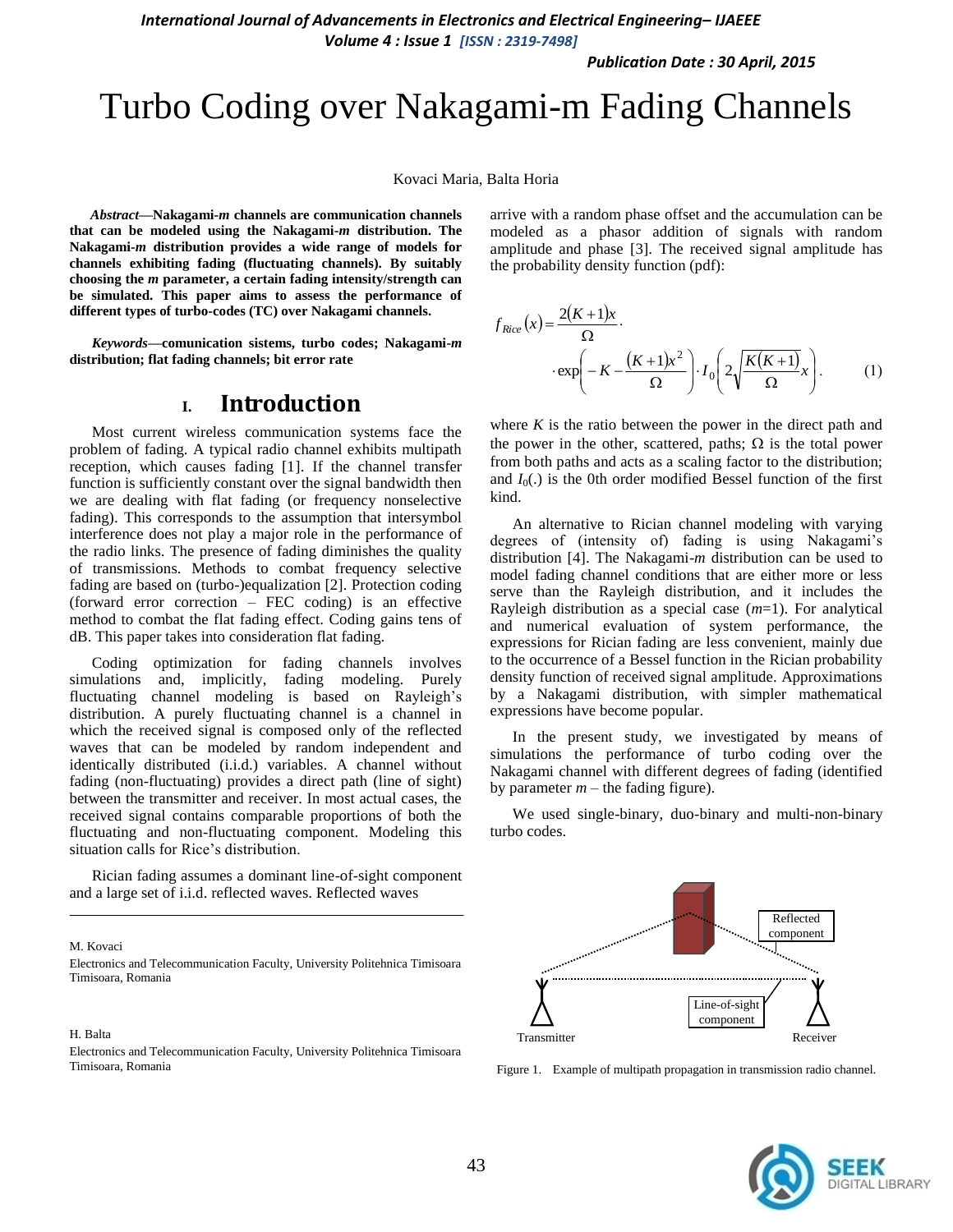The rest of the paper is structured as follows. In section II, we present the Nakagami-*m* distribution and its mode of generation. Section III describes TCs used in simulations, whose results are presented in Section IV. Section V concludes the paper.

## **II. The Nakagami Channels**

In contrast to common belief, the Nakagami model is not an appropriate approximation for Rician fading. It has an essentially different behaviour for deep fades, such that results on outage probabilities or error rates can differ by orders of magnitude [3]. The Nakagami fading model was initially proposed because it matched empirical results for short wave ionospheric propagation. In current wireless communication, the Nakagami model describes the amplitude of received signal after maximum ratio diversity combining.

The sum of multiple i.i.d. Rayleigh-fading signals have a Nakagami distributed signal amplitude. This is particularly relevant to model interference from multiple sources. The Rician and the Nakagami model behave approximately equivalently near their mean value.

The Nakagami- *m* pdf is given by:

$$
p_N(\alpha) = \frac{2 \cdot m^m}{\Gamma(m)} \cdot \frac{\alpha^{2m-1}}{\left(2\sigma^2\right)^m} \cdot \exp\left(-m\frac{\alpha^2}{2\sigma^2}\right) \tag{2}
$$

where  $m \geq 1/2$  represents the fading figure.

The mean,  $\alpha$ , and the value of the mean square,  $\alpha^2$ , for  $m \geq 1$ , integer, are the following:

$$
\overline{\alpha} = \sqrt{2\sigma^2} \cdot \sqrt{\frac{\pi}{4m}} \cdot P, \overline{\alpha^2} = 2\sigma^2
$$
 (3)

where *P*=1 for *m*=1 and *P* =  $\prod^{m-1}$  $=$  $=\prod_{i=1}^{m-1} \frac{2i+1}{2}$  $\frac{1}{1}$  2  $\frac{m-1}{n}2i + 1$  $\prod_{i=1}^{1}$  2*i*  $P = \prod_{i=1}^{m-1} \frac{2i+1}{n}$  for  $m \ge 2$ .

To modelate the fading channel, a sufficient and acceptable model is to consider the input-output relation of the digital channel of the form:

$$
y_k = \alpha_k \cdot x_k + z_k, \qquad (4)
$$

where  $x_k$  and  $y_k$  are the transmitted and received data for the time slot *k*, respectively; the parameter  $\alpha_k$  is a random value which is characterized the time fluctuations from symbol to symbol (fast fading) or from block to block (block fading). Its distribution determines the channel type: Rayleigh, Rice or Nakagami. The input sequence  $\{x_k\}$  is binary, random, in NRZ bipolar format, i.e. with unitary variance. Finally, the samples  $z_k$  are zero-mean i.i.d. Gaussian variables of variance  $\sigma^2$ .

To generate the random variable  $\alpha$ , in simulations, we used the method described in [5]. For comparison with the

#### *Publication Date : 30 April, 2015*



Figure 2. The BER performances obtained through the simulation of the BPSK modulation transmission system on the Nakagami flat fading channels, with  $m = 2, 3, 4$  and 5.

simulations presented in Section IV, Fig. 2 shows the bit error rate (BER) performance of Nakagami channels for  $m =$ 2, 3, 4, and 5, and of the AWGN channel without the use of FEC encoding.

## **III. Multi-Non-Binary Turbo Codes**

Having defined the channel model, we further briefly present TCs involved in simulations performed. We considered single binary (SBTC), double binary (DBTC) and multi-non-binary (MNBTC) turbo codes.

Because they differ by their component convolutional encoder (CE), we further present a general scheme and customizations required for each case. Fig. 3 shows the general scheme of a memory-*M* recursive systematic multinon-binary convolutional encoder, with a rate  $R_c=R/(R+1)$ . This scheme is known as the observer canonical form [6]. The encoder has *R* non-binary inputs taking values in the Galois field  $GF(2^{\mathcal{Q}})$ , and is then referred to as a multi-non-binary (MNB). Each cell of the register in Fig. 3 stores a vector of *Q* bits at a time. All the links are supposed to have a width equal to *Q* in order to carry *Q*-bit vectors, [7]. The generator polynomial coefficient is denoted as  $g_{w,r}$  with  $0 \le w \le M$ ,  $0 \le r \le R$ . At time *n*, the encoder has *R* inputs, which consist of a word of symbols  $u^n = \begin{bmatrix} u_n^n & u_{n-1}^n & \dots & u_1^n \end{bmatrix}$  with  $u_r^n = \begin{bmatrix} u_{r, Q-1}^n & \dots & u_{r, 1}^n & u_{r, 0}^n \end{bmatrix}$ ,  $1 \le r \le R$ ,  $0 \le n \le N$ , where *N* is the inter-symbol interleaving length and  $u_{r,q}^n$  are binary coefficients, and  $R+1$  outputs corresponding to the  $R$  inputs and one redundant symbol  $u_0$ .

Let  $S^n = \begin{bmatrix} S^n_{M-1} & \dots & S^n_1 & S^n_0 \end{bmatrix}$  denote the encoder state vector at time lag *n*. The input-output relationship of the encoder at time *n* can be expressed in the compact form, [8]:

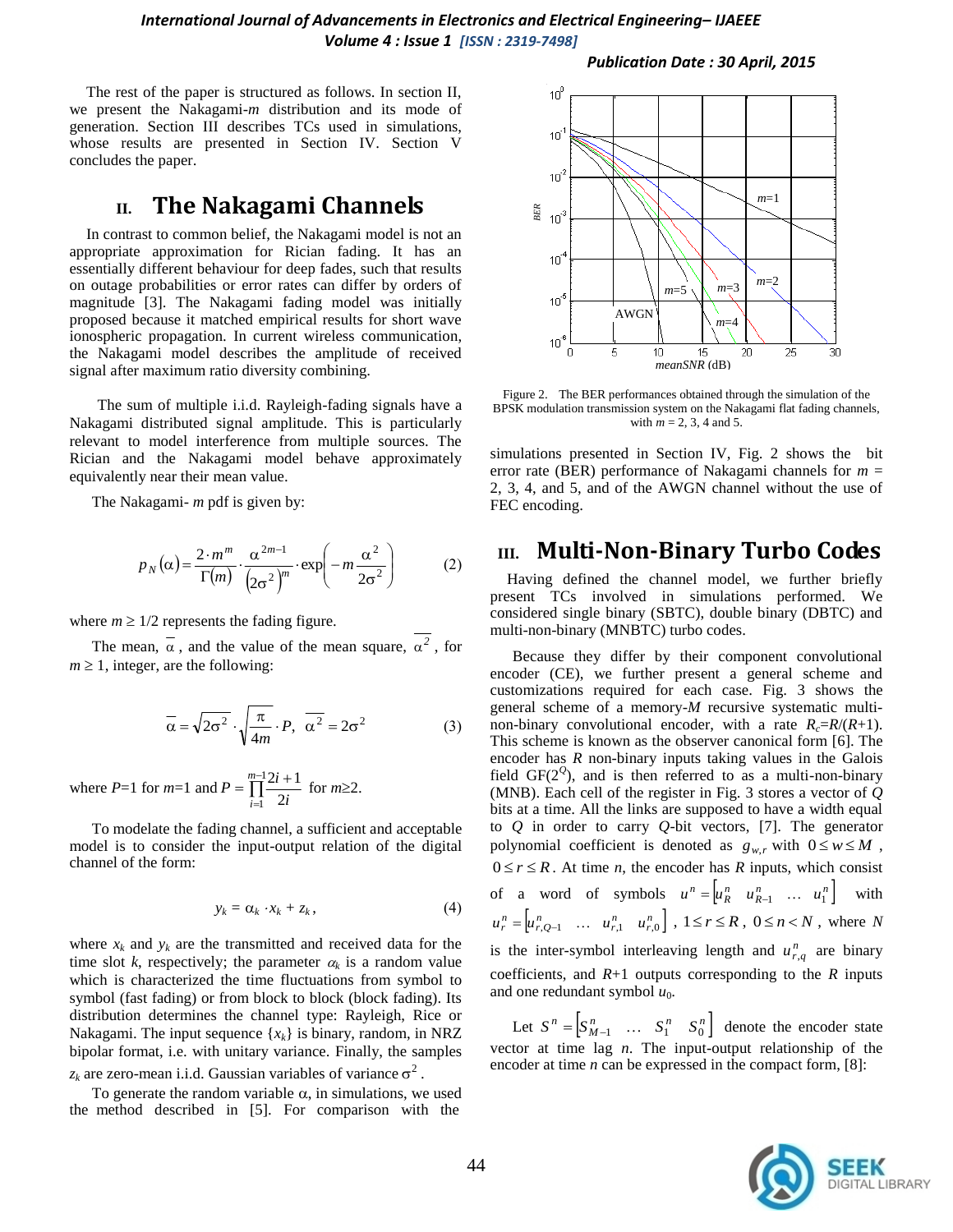

Figure 3. Observer canonical form - General scheme of a memory-*M* recursive systematic multi-non-binary convolutional encoder, with a rate  $R_c = R/(R+1)$ .

$$
(S^{n+1})_{1 \times M} = (u^n)_{1 \times R} \cdot (G_T)_{R \times M} + (S^n)_{1 \times M} \cdot (T)_{M \times M} ,
$$
 (5)  

$$
u_0^n = u^n \cdot G_L + S^n \cdot W
$$

where  $G_T = G_L \cdot G_F + G_0^T$ , with  $G_0^T$  denoting the transpose of  $G_0$ ,  $T = \begin{bmatrix} 0 & \frac{M-1}{M} & M-1 \\ 0 & \frac{M-1}{M} & M \end{bmatrix}$ J  $\overline{\phantom{a}}$  $\overline{\phantom{a}}$ L  $=\begin{vmatrix} 0_{(M-1)\times 1} & I_{M-1} \end{vmatrix}$ *F*  $(M-1) \times 1$  *M G I T*  $\left[\begin{array}{c} 0_{(M-1)\times 1} & I_{M-1} \\ 0 & \cdots & 0 \\ 0 & 0 & \cdots \end{array}\right]$  and  $W = \left[\begin{bmatrix} 0 & 0 & \cdots & 0 & 1 \end{bmatrix}_{1\times M} \right]^T$ ,  $G_F = [g_{M,0} \ g_{M-1,0} \ \dots \ g_{1,0}]$ ,  $G_L = [g_{0,R} \ g_{0,R-1} \ \dots \ g_{0,1}]^T$ , and  $G_0 = [g_{w,r}]_{M \ge w \ge 1, R \ge r \ge 1}$ .

The descriptive matrix of the implementation form (*difmatrix*), *G*, is defined as follows:

$$
G = \begin{bmatrix} G_0 & G_F^T \\ G_L^T & 1 \end{bmatrix} = [g_{w,r}]_{M \ge w \ge 0, R \ge r \ge 0}.
$$
 (6)

## **IV. Simulation Results**

We begin by specifying parameters for TCs used in simulations. They are succinctly shown in Table I. As mentioned above, the CE component is described by difmatrix G. Because the theory developed for MNBTCs can be particularized for others TC families we simple indicate the dif-matrix in each case. Thus for a single binary convolutional encoder (SBCE) the dif-matrix has the size  $M \times 2$  and for doubly-binary convolutional encoder (DBCE) the dif-matrix has the size  $M \times 3$ . Both of them have binary entries. For multinon-binary convolutional encoder (MNBCE), the dif-matrix entries are from GF(4).

For a fair comparison, we chose the same number of information bits per block (1504) in all three cases. For the SBTC, a data block consists of a binary vector whose length is equal to that of the interleaver. As such, for the SBTC, we have only inter-symbol interleaving performed by a quadratic polynomial permutation (QPP) type interleaver. The QPP interleaver can be expressed as, [8]:

$$
\pi(i) = (f_1 \cdot i + f_2 \cdot i^2) \mod N, \ \ 0 \le i < N,\tag{7}
$$

#### *Publication Date : 30 April, 2015*

| TABLE I.                                        | TC'S PARAMETERS USED IN SIMULATIONS                |                                                                                                                       |                                                                                          |
|-------------------------------------------------|----------------------------------------------------|-----------------------------------------------------------------------------------------------------------------------|------------------------------------------------------------------------------------------|
| parameter                                       | <b>SBTC</b>                                        | <b>DBTC</b>                                                                                                           | <b>MNBTC</b>                                                                             |
| Component CE<br>$(G$ matrix)                    | 1<br>$\theta$<br>1<br>$\theta$<br>0<br>1<br>0<br>1 | 1<br>$\overline{0}$<br>$\mathbf{1}$<br>$\Omega$<br>$\Omega$<br>1<br>1<br>$\Omega$<br>1<br>$\mathbf{0}$<br>1<br>1<br>1 | $\overline{c}$<br>2<br>3<br>$1 \quad 1$<br>1<br>$2 \quad 2 \quad 1$<br>$\mathbf{1}$<br>1 |
| Data block size<br>$R \times Q \times N$ (bits) | $1 \times 1 \times 1504$                           | $2\times1\times752$                                                                                                   | $2\times2\times376$                                                                      |
| Inter-symbol                                    | OPP with                                           | ARP defined                                                                                                           | OPP with                                                                                 |
| interleaver                                     | $f_1 = 49$ , $f_2 = 846$                           | in $[10]$                                                                                                             | $f_1 = 45$ , $f_2 = 94$                                                                  |
| Intra-symbol                                    |                                                    | defined                                                                                                               | Helical, defined in                                                                      |
| interleaving                                    |                                                    | in $[10]$                                                                                                             | [7]                                                                                      |
| Trellis closure                                 | Tail biting<br><b>UDT</b>                          |                                                                                                                       |                                                                                          |
| Modulation                                      | <b>BPSK</b>                                        |                                                                                                                       |                                                                                          |
| Decoding                                        | Max-Log-MAP                                        |                                                                                                                       |                                                                                          |
| algorithm                                       |                                                    |                                                                                                                       |                                                                                          |
| Scaling coefficient                             | 0.7                                                | 0.75                                                                                                                  | 0.75                                                                                     |
| Stopping criterion                              | genie                                              |                                                                                                                       |                                                                                          |
| Maximum number<br>of iteration                  | 100                                                |                                                                                                                       |                                                                                          |

where  $f_1$  and  $f_2$  are taken from [9] (pag. 14, Table 5.1.3-3) for both SBTC (with interleaving length of 1504) and MNBTC (with interleaving length of 376). For the DBTC and MNBTC, we also performed an intra-symbol interleaving. For the DBTC, both inter-symbol and intra-symbol interleaving are indicated in the DVB-RCS2 standard [10]. In all cases we used a binary phase shift keying (BPSK) modulation. We used a circular (tail-biting) closure of trellis [11] for MNBTC and DBTC and uninterleaved dual termination (UDT) for SBTC (as in LTE standard, [9]). In all cases we employed the Max-Log-MAP decoding algorithm [12]. For the extrinsic information scaling coefficient we choose values equal to 0.75 for DBTC and MNBTC and an extrinsic information scaling coefficient equal to 0.7 for SBTC [13].

To obtain the curves, we performed simulations until 500 erroneous blocks were obtained or until a maximum number of blocks equal to  $10<sup>9</sup>$  were simulated. The maximum number of iterations is set to 100, and the genie stopping criterion was used for all cases [14].

Diagrams in Fig. 4 show bit error rate and frame error rate performances versus signal to noise ratio of the above TCs over Nakagami (fluctuating) channels with *m* = 1, 2, 3, 4, and 5, and for the AWGN channel.

## **V. Conclusions**

Some conclusions are drawn from the results presented in the previous section. Firstly, we notice the huge gains turbo coding offers. Thus, if the curves in Fig. 2 cross the horizontal corresponding to  $BER = 10^{-6}$  at SNR average values between 17 dB for  $m = 5$  and 29 dB for  $m = 2$ , turbo coding translates these points to mean SNR values of between 2.1 dB and 3.2 dB. For all cases investigated, regardless of the value of *m*, the same hierarchy of performances in the water fall region is kept, as well as the same behavior in the error floor region. In the water fall region, the DBTC displays the best performance, followed by the SBTC. The differences, however, are

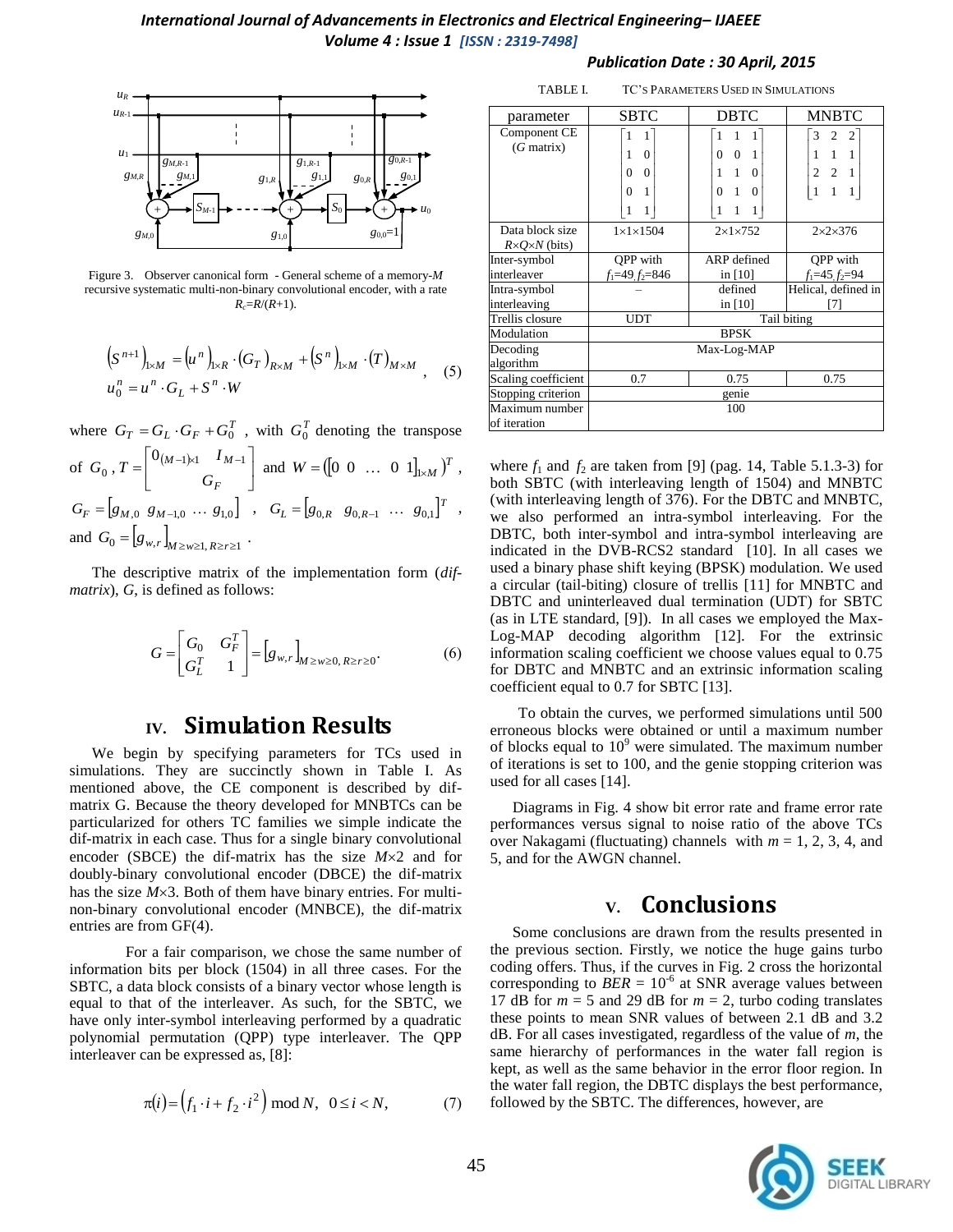

Figure 4. BER/FER versus SNR performance comparison for SBTC, DBTC and MNBTC in flat fading Nakagami channel.

considerably lower than 0.1 dB. Instead, the DBTC has a modest behavior in the error floor region as compared to SBTC and MNBTC. For the MNBTC there is virtually no error floor effect in the BER and FER values investigated.

### *Acknowledgment*

This work was partially supported by the strategic grant POSDRU/159/1.5/S/137070 (2014) of the Ministry of National Education, Romania, co-financed by the European Social Fund – Investing in People, within the Sectoral Operational Programme Human Resources Development 2007-2013 and by a grant of the Romanian Ministry of Education, CNCS – UEFISCDI, project number PN-II-RU-PD-2012-3-0122.

### *References*

- [1] J.G. Proakis, Digital Communications, McGrawHill; 4th edition (2000)
- [2] C. Douillard, M. Jezequel, and C. Berrou, Iterative Correction of Intersymbol-Interference: Turbo-Equalization, European Transactions on Telecommunications, Volume 6, Issue 5, pages 507-511, September/October 1995.
- [3] http://www.wirelesscommunication.nl/reference/chaptr03/ricenaka/ricen aka.htm
- [4] Nakagami, M. (1960) "The m-Distribution, a general formula of intensity of rapid fading". In William C. Hoffman, editor, Statistical Methods in Radio Wave Propagation: Proceedings of a Symposium held June 18-20, 1958, pp 3-36. Pergamon Press.
- [5] Asilomar H. Balta, M. Kovaci, A. De Baynast "Performance of Turbo-Codes on Nakagami Flat Fading (Radio) Transmission Channels", Signals, Systems and Computers, 2005. Conference Record of the Thirty-Ninth Asilomar Conference on October 28 - November 1, 2005, pp. 606 – 610.
- [6] T Kailath, Linear Systems, Prentice-Hall, Upper Saddle River, 1980.
- [7] H. Balta, C. Douillard and R. Lucaciu, "Multi-non-binary turbo codes" EURASIP Journal on Wireless Communications and Networking, volume 2013.
- [8] H. Balta, C. Douillard, and A. Isar, "On the Equivalence Between Canonical Forms of Recursive Systematic Convolutional Transducers Based on Single Shift Registers," IEEE Access, vol. 2, 2014 Digital Object Identifier 10.1109/ACCESS.2014.2316413.
- [9] ETSI, 3GPP TS 36.212: "Evolved Universal Terrestrial Radio Access (E-UTRA), Multiplexing and channel coding". http://www.etsi.org/deliver/etsi\_ts/136200\_136299/136212/08.08.00\_60/ ts\_136212v080800p.pdf
- [10] European Telecommunications Standards Institute, Digital Video Broadcasting (DVB); Second Generation, DVB Interactive Satellite System; Part2: Lower Layers for Satellite Standard,DVBdocument A155-2, Mar. 2011.
- [11] C. Weiss, C. Bettstetter, S. Riedel, and D.J. Costello, "Turbo decoding with tailbiting trellises". Proc. IEEE Int. Symp. Signals, Syst., Electron., Pisa, Italy, pp. 343-348, Oct. 1998.